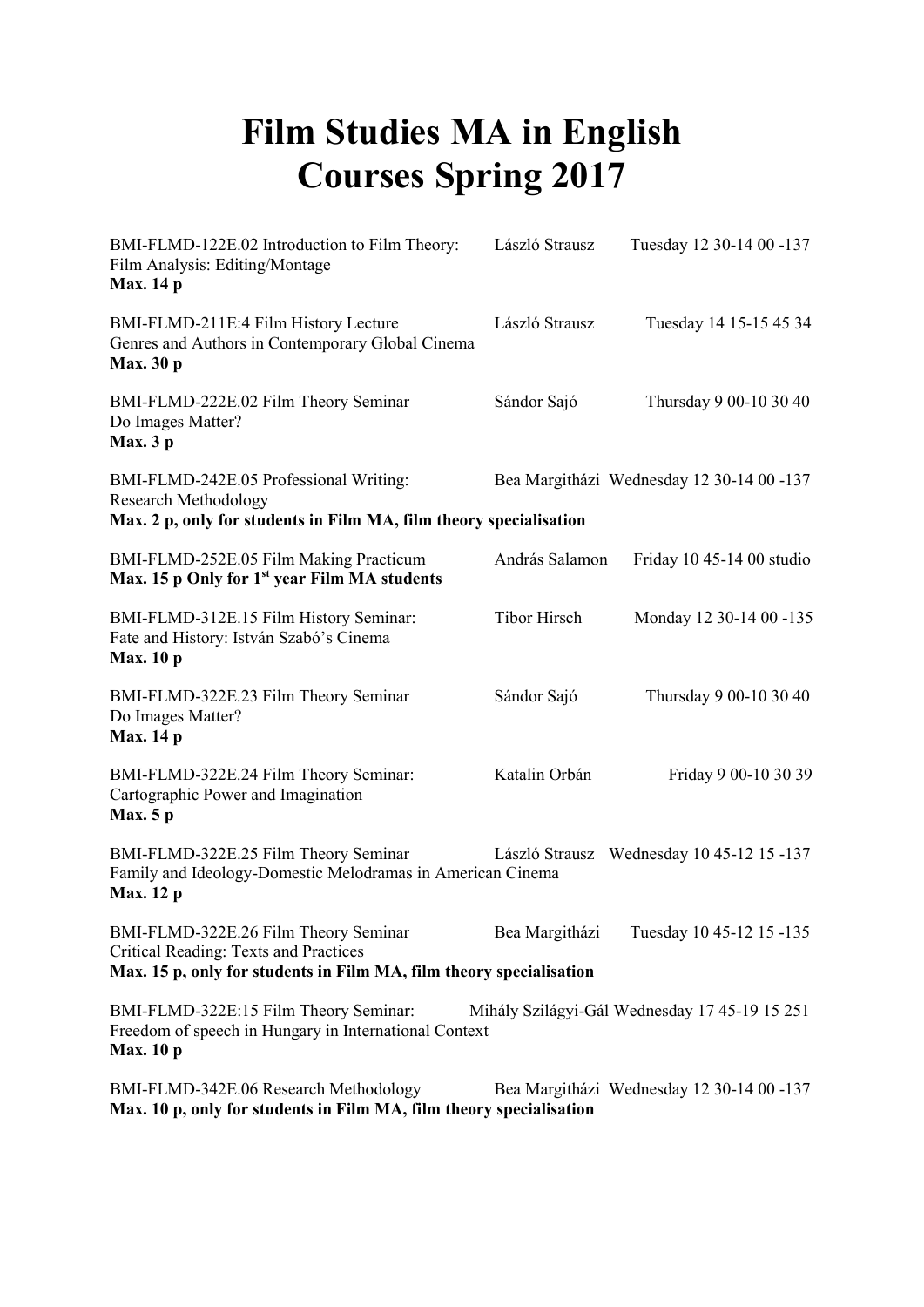| BMI-FLMD-342E.07 Professional Writing:<br>Videographic Criticism<br>Only for students in Film MA, film theory specialization<br>Max. 6 persons         | László Strausz       | Wednesday 14 15-15 45<br>computer room      |
|--------------------------------------------------------------------------------------------------------------------------------------------------------|----------------------|---------------------------------------------|
| BMI-FLMD-363E.06 Practical workshop:<br>Videographic criticism<br>Only for students in Film MA, filmmaking specialization<br>Max. $6p$                 | László Strausz       | Wednesday 14 15-15 45<br>computer room      |
| BMI-FLMD-351E.05 Film Directing 1.<br>Max. 5 p, only for 1st year Budapest Film Academy students                                                       |                      | Hódi-Vajdovich Tuesday 16 00-19 00 -137     |
| BMI-FLMD-352E.05 Screenwriting 1.<br>Max. 5 p, only for 1st year Budapest Film Academy students                                                        |                      | Hódi-Vajdovich Wednesday 16 00-19 00 -137   |
| BMI-FLMD-353E.03 Cinematography 1.<br>Max. 8 p, only for 1st year Budapest Film Academy students                                                       |                      | Györgyi Vajdovich Monday 16 00-19 00 studio |
| BMI-FLMD-354E.01 Editing and Sound Recording1. Györgyi Vajdovich Friday 16 00-19 00 -137<br>Max. 5 p, only for 1st year Budapest Film Academy students |                      |                                             |
| BMI-FLMD-362E.02 Seminar on Production Basics 1.<br>Production Practicum 1.<br>Max. 5 p, only for 1st year Budapest Film Academy students              |                      | J. Hódi-Vajdovich Thursday 16 00-19 00 -137 |
| BMI-FLMD-351E.01 Film Making Practicum 1.: Directing 2. Hódi-Vajdovich<br><b>Only for Film MA-BFA students</b><br>Max.1 <sub>p</sub>                   |                      |                                             |
| BMI-FLMD-352E.01 Film Making Practicum 2.: Screenwriting 2. Hódi-Vajdovich<br><b>Only for Film MA-BFA students</b><br>Max.1 <sub>p</sub>               |                      |                                             |
| BMI-FLMD-353E.02 Film Making Practicum 3.: Cinematography 2. Vajdovich<br><b>Only for Film MA-BFA students</b><br>Max.1 <sub>p</sub>                   |                      |                                             |
| BMI-FLMD-354E.02 Film Making Practicum 4.: Editing and Sound Recording 2. Vajdovich<br><b>Only for Film MA-BFA students</b><br>Max. 1 p                |                      |                                             |
| BMI-FLMD-362E.03 Production Basics 2.<br><b>Only for Film MA-BFA students</b><br>Max.1 <sub>p</sub>                                                    | Hódi-Vajdovich       |                                             |
| BMI-FLMD-372E.06a Consultation<br>Max. $6p$                                                                                                            | András Bálint Kovács |                                             |
| BMI-FLMD-372E.06b Consultation<br>Max. $6p$                                                                                                            | <b>Tibor Hirsch</b>  | Monday 11 00-12 30 250                      |
| BMI-FLMD-372E.06c Consultation<br>Max.6p                                                                                                               | László Strausz       | Tuesday 10 30-12 00 41                      |